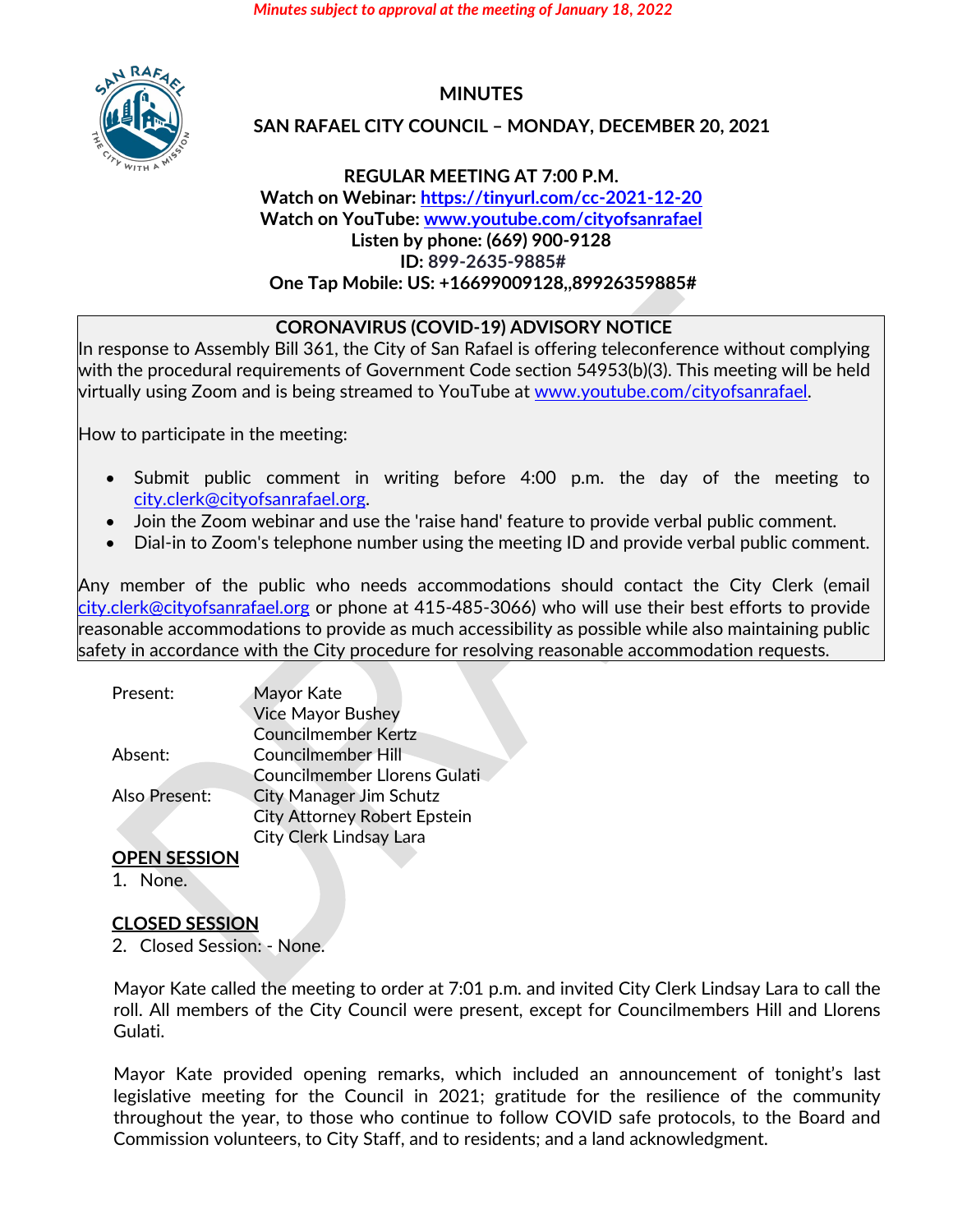City Clerk Lindsay Lara informed the community that the meeting would be recorded and streamed live to YouTube and through Zoom and members of the public would provide public comment either on the telephone or through Zoom. She explained the process for community participation on the telephone or through Zoom.

## **[OPEN TIME FOR PUBLIC EXPRESSION](https://youtu.be/mnVu-BT6EQU?t=802)**

- Amy Likover addressed the Council expressing gratitude to City for making C and D Streets two-way and spoke about a recent city ride-along tour with a new City staff member.
- Eva Chrysanthe addressed the Council regarding the recent death of a woman at the Service Support Area.
- Kristen Vandivier, Meditation Without Borders, addressed the Council regarding meditation classes and other services at the Service Support Area.
- Name withheld addressed the Council regarding services at the Service Support Area.

## **[CITY MANAGER'S REPORT:](https://youtu.be/mnVu-BT6EQU?t=1327)**

3. City Manager's Report:

City Manager Jim Schutz announced:

- His gratitude to the City Council, all City staff and the entire extended community for everything that was done to make San Rafael a better place in 2021
- City Administrative Offices will be closed the last week of December. Fire, paramedic and police services will be staffed 24-7. Public Works and Sanitation District crews will be staffed and monitoring emergency maintenance requests, as well.
- Tuesday, January 18<sup>th</sup> will be the first City Council meeting of 2022, as the January 3<sup>rd</sup> meeting is cancelled
- Update on in-person meetings
- Planning Commission vacancy
- Bicycle & Pedestrian Advisory Committee youth member vacancy
- Nominations are due for the Citizen of the Year Award

Mayor Kate invited public comment.

**Speakers:** Grace Geraghty, Eva Chrysanthe

Jim Schutz, City Manager provided comments.

## **[COUNCILMEMBER REPORTS:](https://youtu.be/mnVu-BT6EQU?t=1886)**

**(including AB 1234 Reports on Meetings and Conferences Attended at City Expense)**

- 4. Councilmember Reports:
	- Councilmember Bushey reported on MCCMC Water Committee, San Rafael Sanitation Board and Central Marin Sanitation Agency meetings, as well as, the Lighted Boat Parade.
	- Councilmember Kertz reported on the Lighted Boat Parade, as well as, Marin Wildfire Prevention Authority (MWPA) and Age-Friendly San Rafael meetings.
	- Mayor Kate reported on the Lighted Boat Parade, a Transportation Authority of Marin meeting, a Community Circle and the Boards & Commissions Volunteer Appreciation Party.

Mayor Kate invited public comment; however, there was none.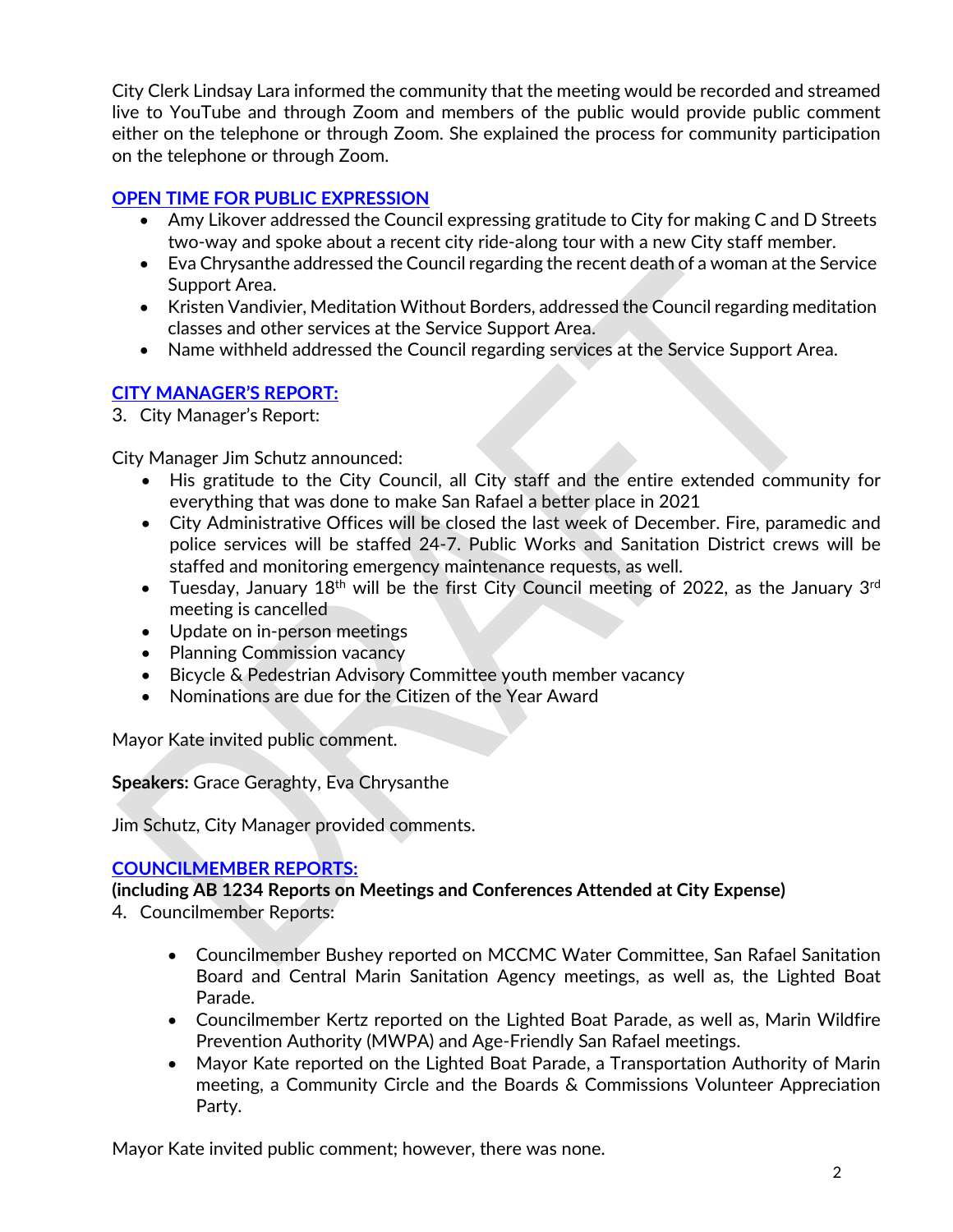### **[CONSENT CALENDAR:](https://youtu.be/mnVu-BT6EQU?t=2291)**

Mayor Kate invited public comment; however, there was none.

Councilmember Bushey moved and Councilmember Kertz seconded to approve the Consent Calendar.

- 5. Consent Calendar Items:
	- a. **Approval of Minutes**

**Approve Minutes of City Council / Successor Agency Special and Regular Meetings of Monday, November 15, 2021 and Regular Meeting of Monday, December 6, 2021 (CC)** *Approved minutes as submitted*

b. **Use of Teleconferencing for Public Meetings During State of Emergency**

**Resolution Pursuant to Assembly Bill 361 Making Findings and Confirming the Need for Continued Use of Teleconferencing to Hold Public Meetings of the San Rafael City Council and City Boards and Commissions During the Continuing State of Emergency Relating to the COVID-19 Pandemic (CA)**

*Resolution 15012 - Resolution Pursuant to Assembly Bill 361 Making Findings and Confirming the Need for Continued Use of Teleconferencing to Hold Public Meetings of the San Rafael City Council and City Boards and Commissions During the Continuing State of Emergency Relating to the COVID-19 Pandemic*

- c. **Vacancies on San Rafael Boards and Commissions Announcement of Vacancies on the Planning Commission and the Bicycle and Pedestrian Advisory Committee (Youth Member) (CC)**  *Received and filed*
- d. **Cannabis Industry Tax Oversight Committee Appointment Approve Appointment of Charles Friede to the Cannabis Industry Tax Oversight Committee to the End of February 2024 Due to the Resignation of Drew Bulfer (CC)**  *Approved appointment*
- e. **Revised City Manager Employment Agreement Resolution Approving and Authorizing the Mayor to Execute a Revised Employment Agreement Between the City and City Manager James M. Schutz (CM)**  *Resolution 15013 - Resolution Approving and Authorizing the Mayor to Execute a Revised Employment Agreement Between the City and City Manager James M. Schutz*
- f. **Annual Measure E TUT Oversight Committee Report Measure E Transactions and Use Tax Oversight Committee Report for Fiscal Year 2020- 2021 (Fin)**  *Accepted report*
- g. **Library Parcel Tax Annual Report Special Library Parcel Tax Oversight Committee's Annual Measure D Report (L/R)**  *Accepted report*
- h. **Fire Station 54 & 55 – Materials Testing and Special Inspection, and Geotechnical Testing and Inspection Services**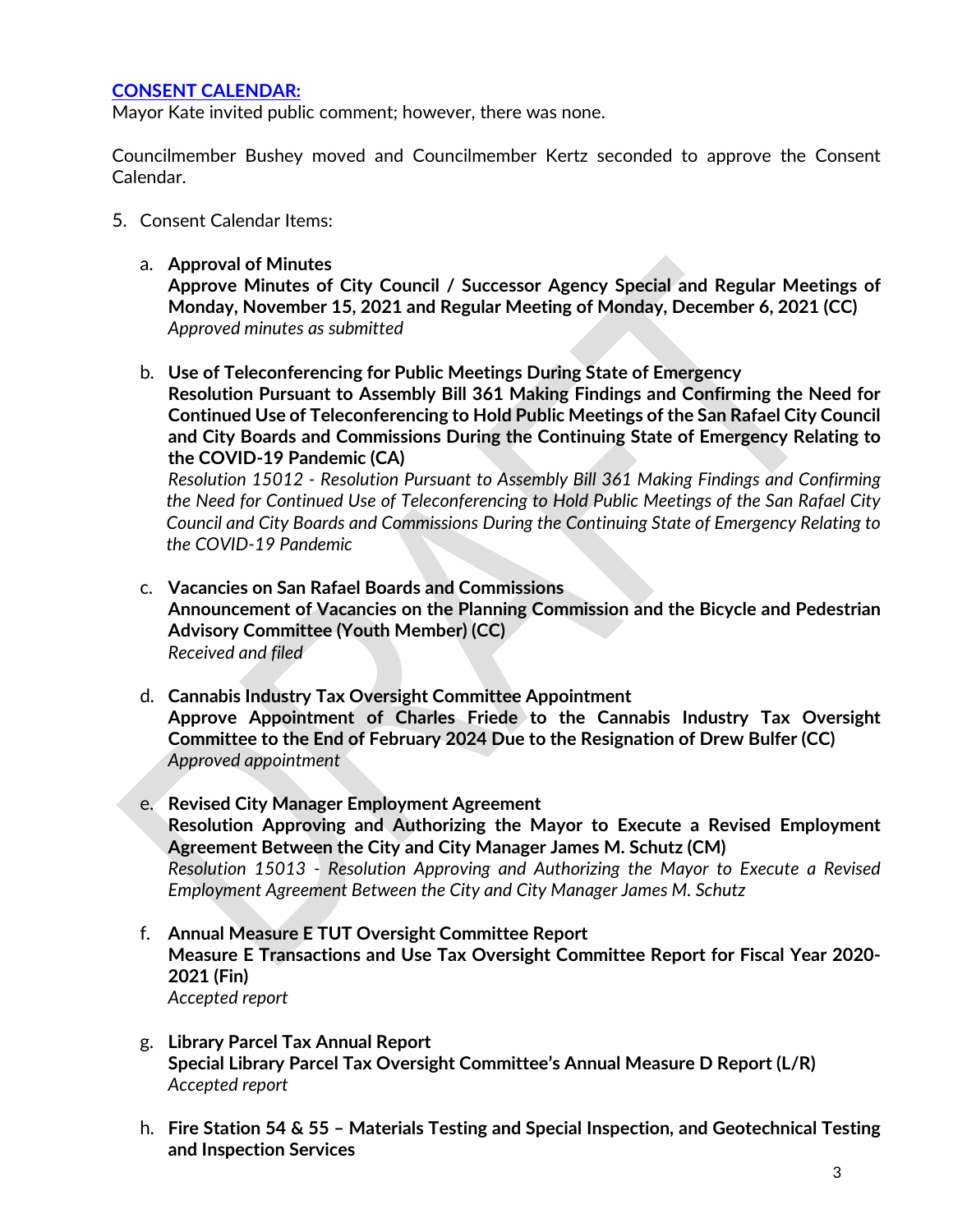**Resolution Authorizing the City Manager to Execute a Professional Services Agreement with BSK Associates for Materials Testing and Special Inspection Services and Geotechnical Testing and Inspection Related to Phase 2 Essential Facilities Projects - Fire Station 54 and 55 In the Amount of \$145,744 (PW)** 

*Resolution 15014 - Resolution Authorizing the City Manager to Execute a Professional Services Agreement with BSK Associates for Materials Testing and Special Inspection Services and Geotechnical Testing and Inspection Related to Phase 2 Essential Facilities Projects - Fire Station 54 and 55 In the Amount of \$145,744*

AYES: Councilmembers: Bushey, Kertz & Mayor Kate NOES: Councilmembers: None ABSENT: Councilmembers: Hill & Llorens Gulati

### **OTHER AGENDA ITEMS**

6. Other Agenda Items:

#### a. **[Homelessness](https://youtu.be/mnVu-BT6EQU?t=2348) Update**

I**nformational Report on Status of Homelessness in San Rafael (CM)**

David Spiller, Police Chief and Marc Sabin, Homeless Program Manager presented the Staff Report.

Councilmembers provided comments.

Staff responded to questions from Councilmembers.

Ken Shapiro, County of Marin and Gary Naja-Riese, County of Marin provided comments.

Mayor Kate invited public comment.

**Speakers:** Jason Sarris, Damian Edwards, Downtown Streets Team, Kristen Vandivier, Meditation Without Borders, Nick Morris, The Street Chaplaincy, Karen Strolia, Downtown Streets Team, Eva Chrysanthe, Name Withheld

Ken Shapiro, County of Marin provided comments.

Councilmember Bushey moved and Councilmember Kertz seconded to accept the report.

|                            | AYES: Councilmembers: Bushey, Kertz & Mayor Kate |
|----------------------------|--------------------------------------------------|
| NOES: Councilmembers: None |                                                  |
|                            | ABSENT: Councilmembers: Hill & Llorens Gulati    |

*Accepted Report*

#### b. **[Ministerial Review of Two-Unit Residential Developments and Urban Lot Splits Pursuant](https://youtu.be/mnVu-BT6EQU?t=6450)  [to Senate Bill 9 \(SB](https://youtu.be/mnVu-BT6EQU?t=6450) 9)**

**Resolution Directing Staff to Prepare an Interim Guidance Document Establishing Standards and Review Procedures for Ministerial Review of Two-Unit Residential Developments and Urban Lot Splits to Implement SB 9 - The California Home Act; And Directing the Preparation of an SB 9 Implementing Ordinance (CD)**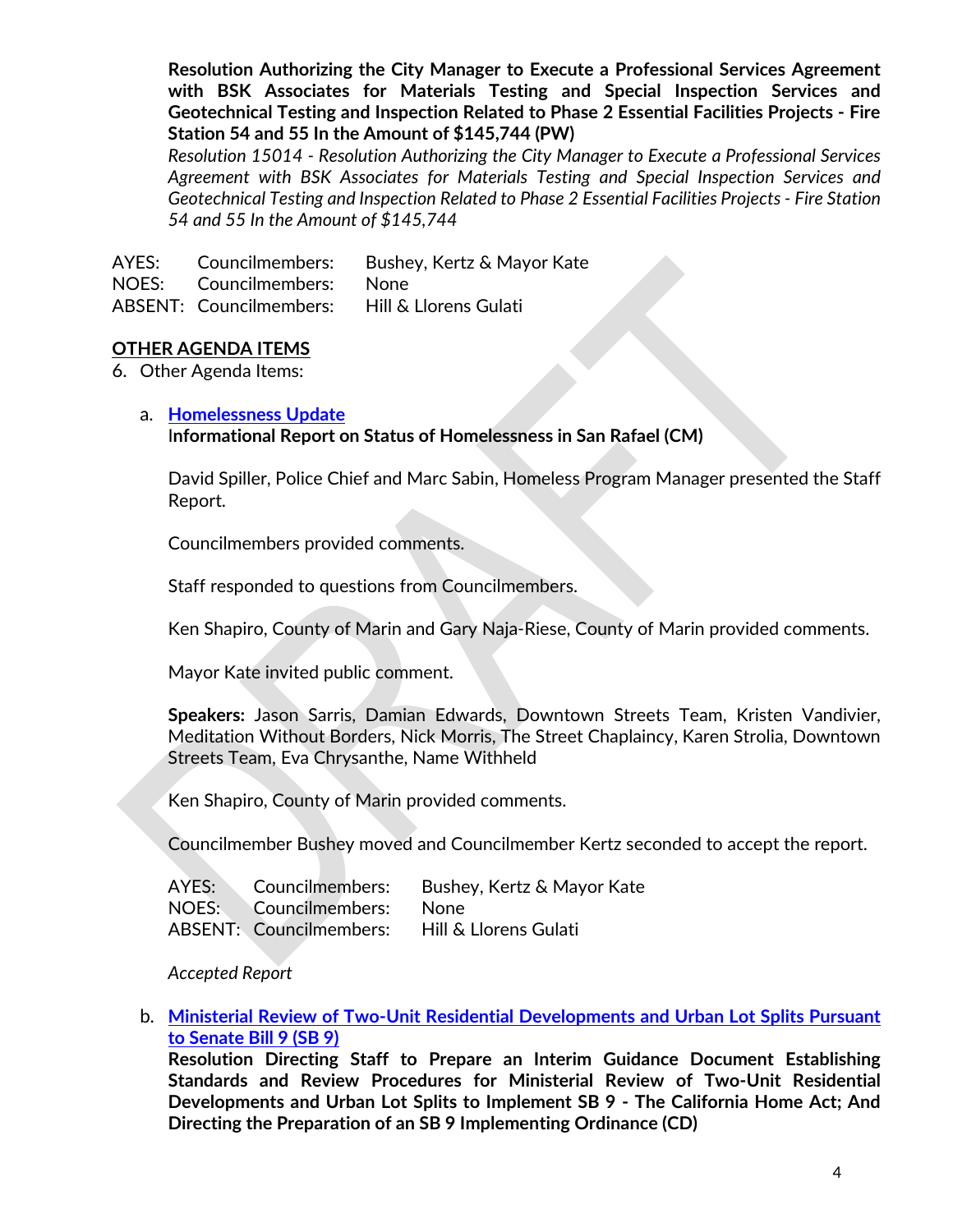Alicia Giudice, Community Development Director introduced Jeff Ballantine, Senior Planner who presented the Staff Report.

Staff responded to questions from Councilmembers.

Mayor Kate invited public comment.

**Speakers:** John Reynolds, David Smith, Responsible Growth Marin, Shirley Fischer

Staff responded to public comment.

Councilmember Kertz moved and Councilmember Bushey seconded to adopt the resolution.

| AYES: Councilmembers: | Bushey, Kertz & Mayor Kate                    |
|-----------------------|-----------------------------------------------|
| NOES: Councilmembers: | None                                          |
|                       | ABSENT: Councilmembers: Hill & Llorens Gulati |

*Resolution 15015 - Resolution Directing Staff to Prepare an Interim Guidance Document Establishing Standards and Review Procedures for Ministerial Review of Two-Unit Residential Developments and Urban Lot Splits to Implement SB 9 - The California Home Act; And Directing the Preparation of an SB 9 Implementing Ordinance*

c. **[Emergency Vehicle Preemption of Traffic Signals –](https://youtu.be/mnVu-BT6EQU?t=7859) Public Safety Initiative** 

**Resolution Approving and Authorizing the City Manager to Execute a Master Sale of Goods and Services Agreement with Global Traffic Technologies to Provide Preemption Services for Police and Fire Vehicles at Signalized Intersections (PW)** 

Bill Guerin, Public Works Director introduced Rafat Raie, Deputy Public Works Director who presented the Staff Report.

Staff responded to questions from Councilmembers.

Mayor Kate invited public comment.

**Speakers:** Lori Shifrin, Grace Geraghty, Eva Chrysanthe

Councilmember Kertz moved and Councilmember Bushey seconded to adopt the resolution.

|                            | AYES: Councilmembers: Bushey, Kertz & Mayor Kate |
|----------------------------|--------------------------------------------------|
| NOES: Councilmembers: None |                                                  |
|                            | ABSENT: Councilmembers: Hill & Llorens Gulati    |

*Resolution 15016 - Resolution Approving and Authorizing the City Manager to Execute a Master Sale of Goods and Services Agreement with Global Traffic Technologies to Provide Preemption Services for Police and Fire Vehicles at Signalized Intersections*

#### d. **[2022 Vice-Mayor](https://youtu.be/mnVu-BT6EQU?t=9179)**

**Select Vice-Mayor for the City of San Rafael 2022 (CC)**

Mayor Kate introduced this item.